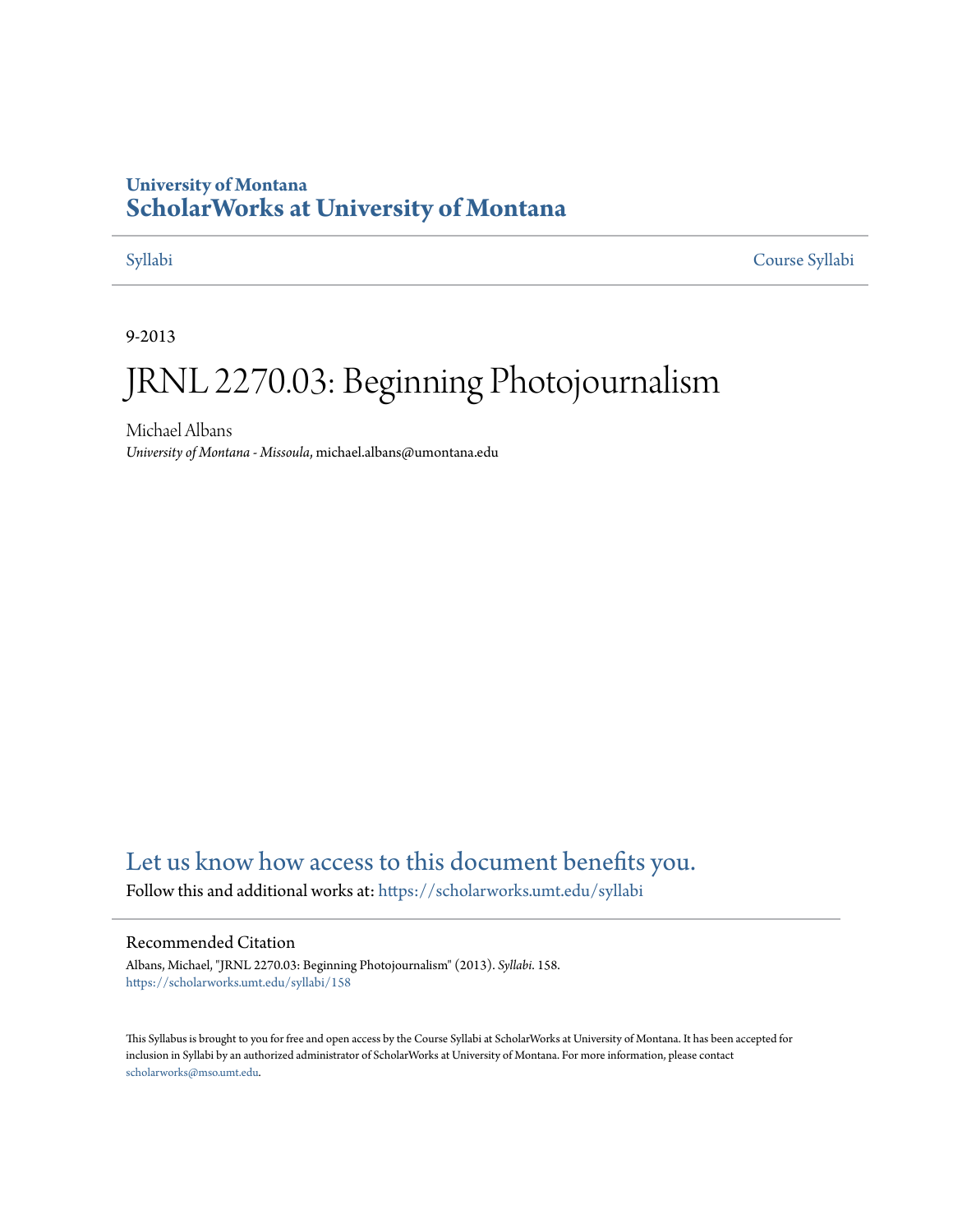# **Beginning Photojournalism U227**

**Section 1, Fall, 2013 T/TH 12:40 -2:00 DAH 306**



**Professor: Michael Albans Phone: Cell: Office Hours:**

**Email:**

**Office: DAH 436 406-243-4370 406-210-5976 TH 2:30-4:30PM Or by appointment michael.albans@mso.umt.edu**

"I have been a witness, and these pictures are my testimony."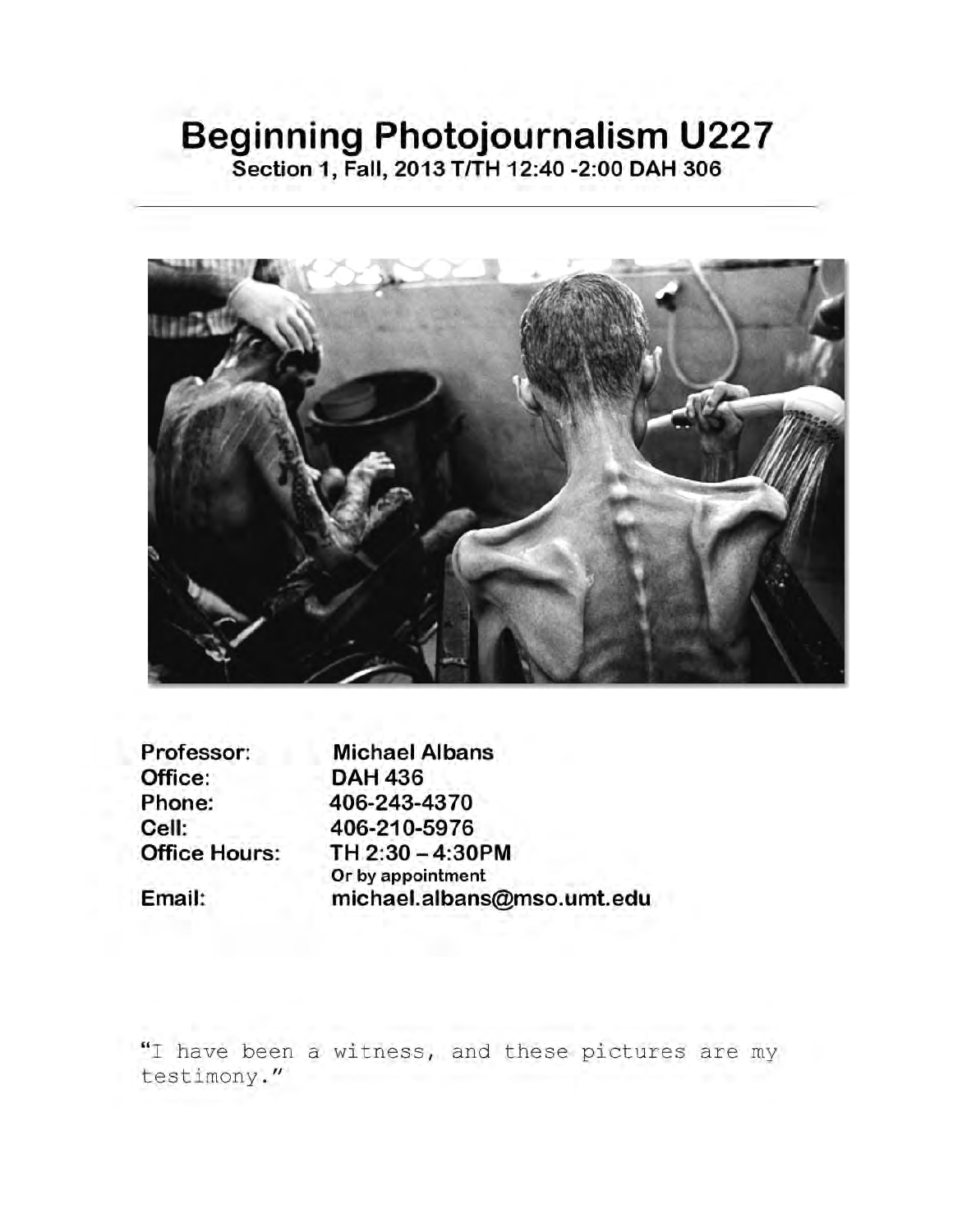#### James Nachtwey **ABOUT THE COURSE:**

J225 introduces you to the skills, theory, and ethics of photojournalism. You will learn how to:

- Handle and shoot a digital SLR camera
- Download, edit, caption and store digital images
- Learn what a photo story is, and how to generate ideas, and approach subjects and situations within a story
- Learn how to look at light in a different way
- Produce images and stories from a variety of areas within photojournalism, such as sports, news, portraits, and feature photography
- Produce and follow through on assignments on time and in a professional manner

Photojournalism is, at it's best, a powerful, change-affecting way of telling a story. Photojournalists record and document life as it is happens in many different situations, sometimes under extreme duress or impossible conditions, and share these intimate moments with the hope of shedding light on stories and ideas that need to be told. The job of the photojournalist is to photograph the world around them, the good, bad, evil, wonderful world, and to tell those stories in an honest, visual way. Photojournalism shows the world as it is, through the photographer's eyes, with skill, experience, and a deep desire to find the truth.

In this course, you will be expected to learn how to photograph people you don't know, in situations that might not be familiar to you, and to tell your stories to the best of your abilities. Today's Photojournalist needs to wear many hats, learn to think fast on their feet, and be adept in the latest technology.

All work will be done with digital cameras and computers; it is a completely digital course. You will need a professional digital camera (DSLR) that has manual override capabilities, of which we have several that you may check out as needed here at the university. We will be shooting exclusively on manual settings, learning as we go forward.

### **Assignments**

Your photographic assignments receive the most weight toward your final grades. Assignments will be discussed in class. You will be required to complete seven single photo assignments as well as a final photo project. You must wait until we discuss each assignment before starting that assignment. **You must shoot a different subject for each assignment. You may not select photos from a prior assignment for a current assignment. The same is true of resubmissions.** You will have a mid-term based on readings, lectures,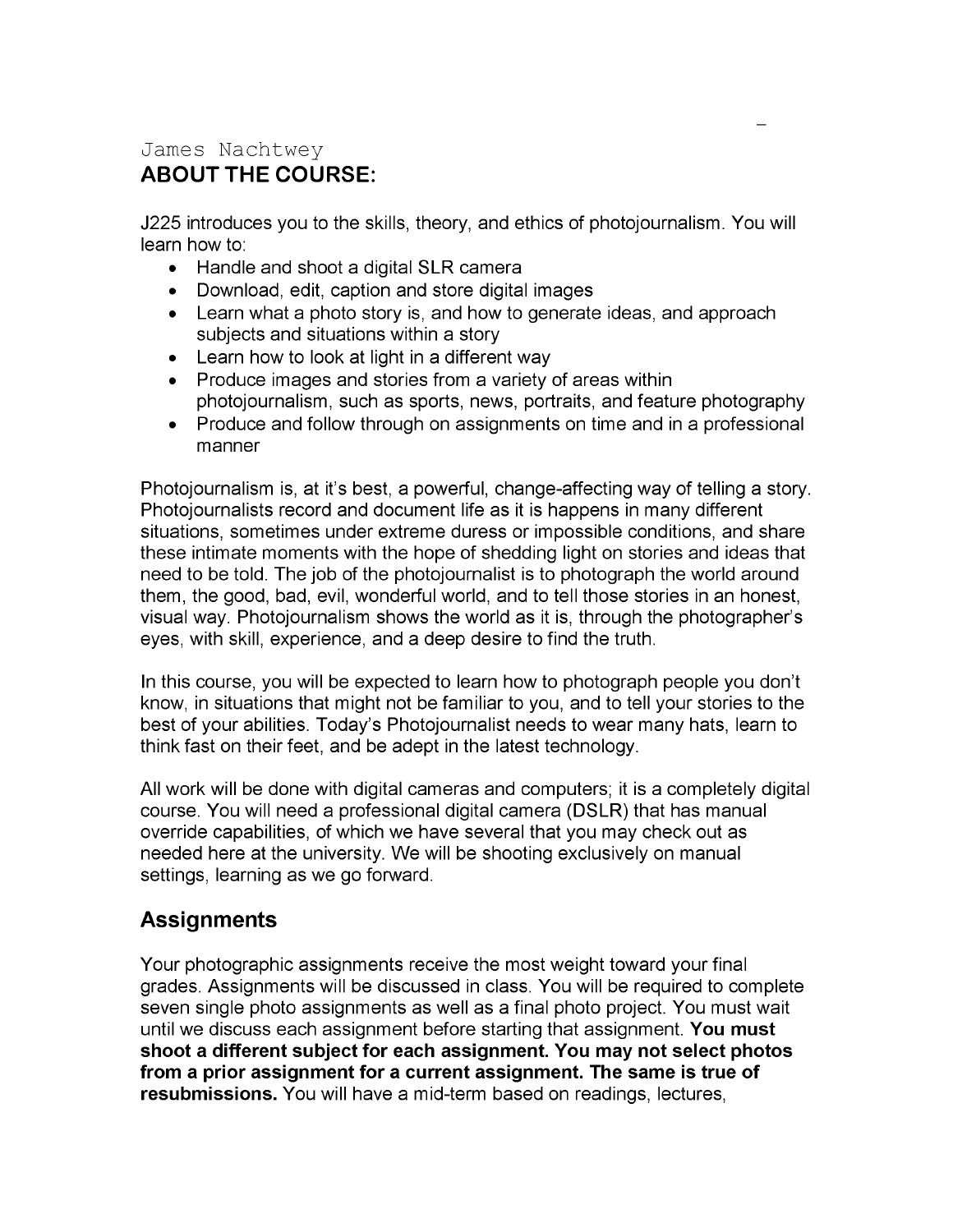slideshows, and current events. Unannounced quizzes and additional reports may also be required.

#### **Course Outcomes**

- To develop the technical and intellectual skills needed to express yourself through photography
- To understand what photojournalism is and why it is important.
- To know what makes a good journalism photograph is based on composition, lighting, composition, technique, and how it tells a story.
- To build your visual storytelling ability.
- To write accurate and efficient captions.
- To produce publishable images that help build your portfolio.
- To understand the basics of journalism ethics and the importance of truth, accuracy, and fairness.
- To achieve an understanding of the challenges and expectations facing new photojournalists in the real world.

#### **Methods**

Although I will lecture on photography and photojournalism, we will spend most of our time in class looking at pictures and talking about what makes a good photograph. We will discover the art of seeing and the power of the still image.

#### **Students with disabilities**

If you have a disability that you feel affects your performance in this class, please see me, and we'll make reasonable accommodations. Please see www.umt.edu/dss for details.

#### **Textbooks**

There are no required texts for this class. There are, however, suggested books and ongoing websites which are listed here. We will also discuss current issues and news related subject matter as it unfolds during the course.

Ken Kobre's **Photojournalism: The Professional's Approach 6th ed. Boston,** which is on reserve at the library **Focal Press 2008**

**Harold Evans's Pictures on a Page Pimlico Press**

**Websites Time Lightbox lightbox.time.com**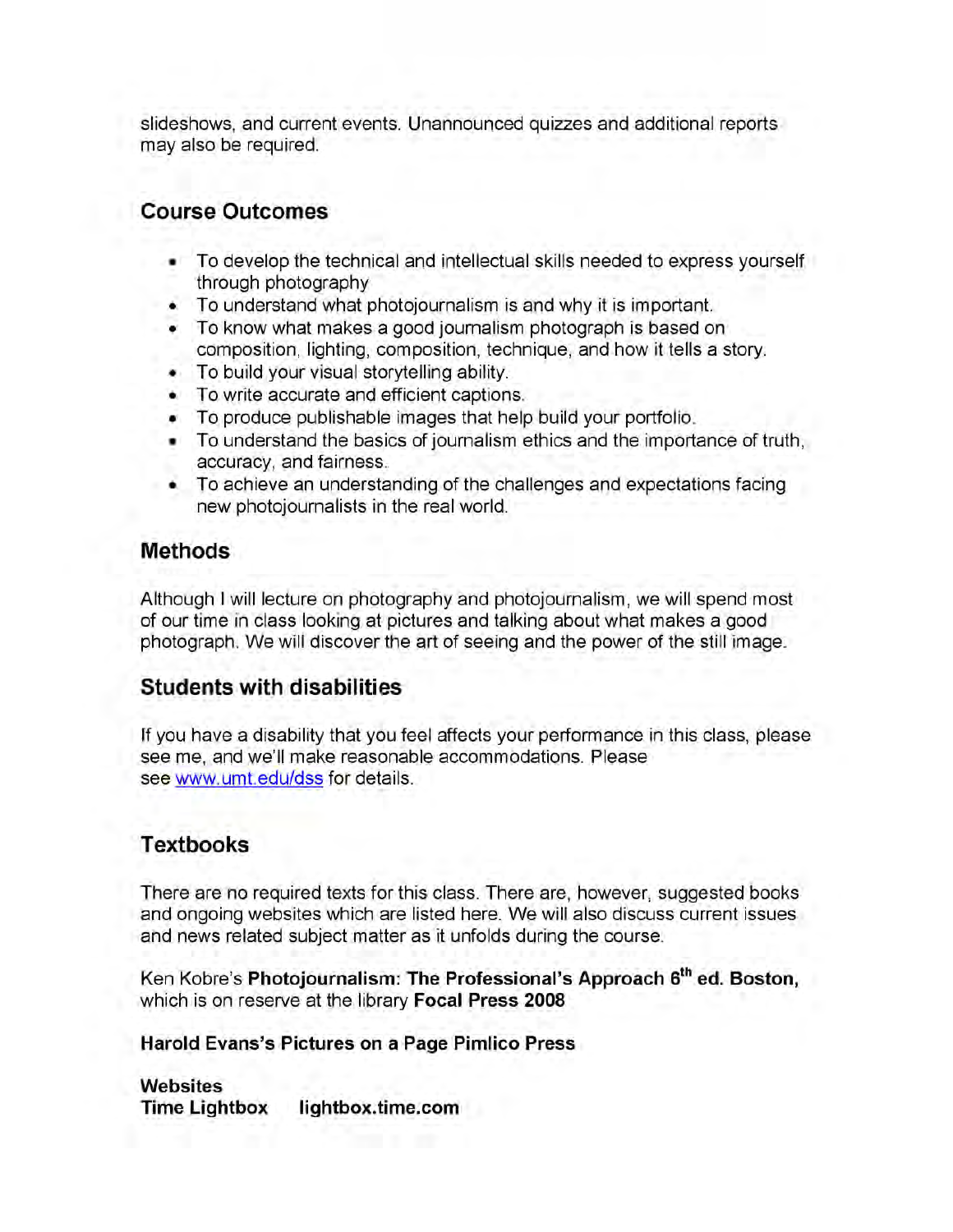| <b>NY Times</b>        | lens.blogs.nytimes.com             |
|------------------------|------------------------------------|
| <b>Reuters</b>         | reuters.com/news/pictures          |
| <b>Daily Beast</b>     | thedailybeast.com/galleries        |
| <b>Bagnotes</b>        | bagnotes.com                       |
| <b>The Big Picture</b> | boston.com/bigpicture/             |
| <b>The Frame</b>       | blogs.sacbee.com/photos/           |
| <b>LA Times</b>        | latimes.com/news/local/photography |

#### **Labs and equipment checkout**

A mandatory lab will meet weeks 3 and 4 with graduate student Stephanie Parker. You will receive a lab grade, which will be part of your final class grade. If time allows, Mrs. Parker will offer help in editing assignments and help with final projects. Lab is worth 25 points. Please sign up with Mrs. Parker during your first week of classes. I will be handing out your sign up sheet with your syllabus.

Mrs. Parker will cover all technical aspects and training in: Downloading files Camera mechanics Photoshop help/digital darkroom

The labs will be scheduled for weeks 3 and 4 on: September 10 (Tuesday) & September 17th 1-4:10-5:30PM, 2- 5:40-7PM, and 7:10—8:30PM September 11 (Wednesday) & September 18th 4-5:40—7PM, and 7:10-8:30PM

Mrs. Parker will also have three open labs for digital camera help during week two of the semester. Those labs are: September3rd 4:10-5PM and 5:10-6PM September 4<sup>th</sup> 5:10-6PM All labs will be held in room DAH009

Mrs. Parker will have office hours, as well for one on one time, if needed. Hours: Mondays 9-11AM and Tuesdays 1-2PM

#### **Equipment and Equipment checkout**

You are required to shoot assignments with a professional digital camera(DSLR) with manual exposure control. Yes, you can have a camera that has auto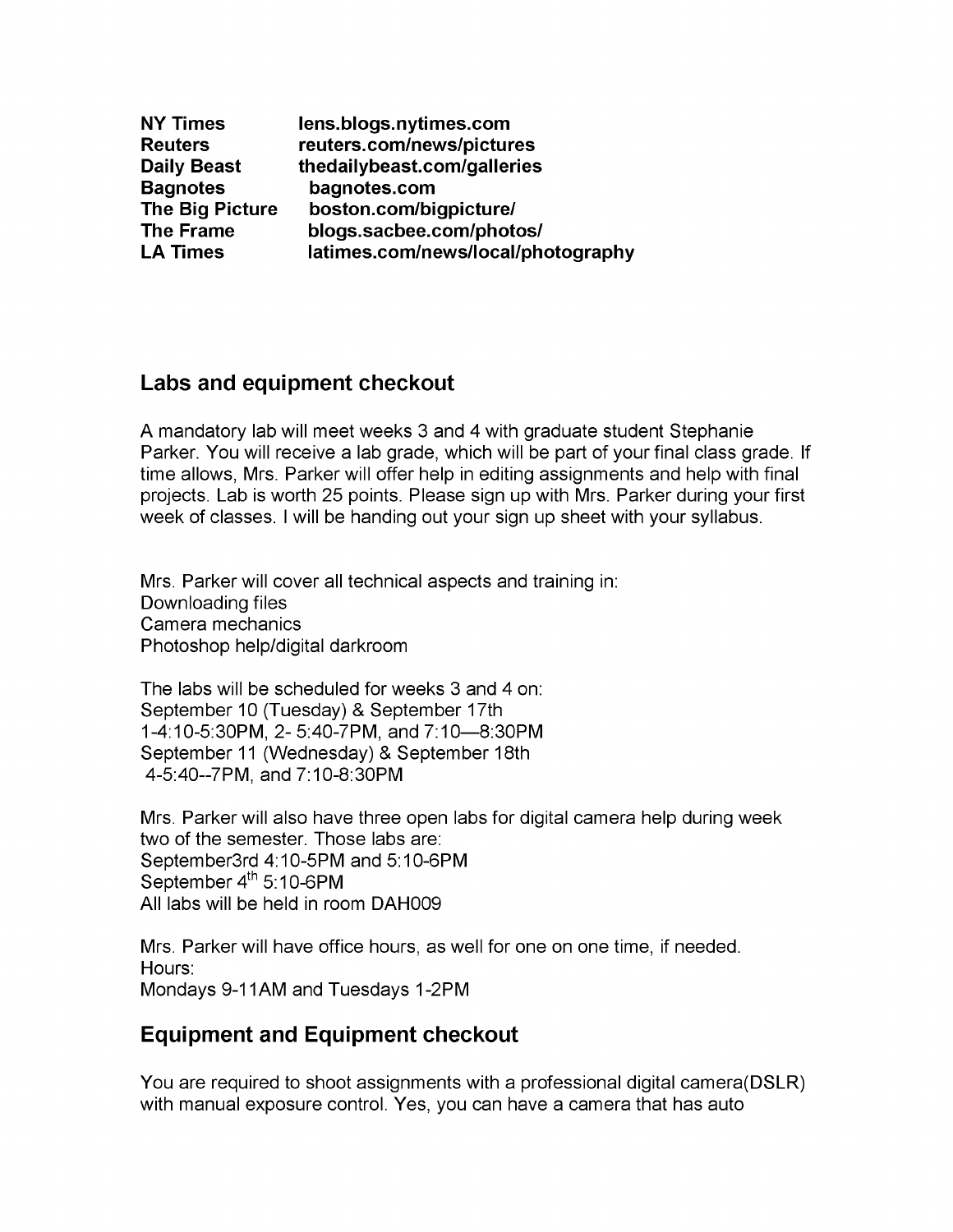exposure controls, but it must have manual exposure control capacity. We will shoot in a manual mode all semester. We strongly recommend that you purchase a Canon or Nikon. We'll review specific cameras in class. We have appropriate cameras available, as well as lenses for checkout during the semester.

Equipment checkout will be closed on: Labor Day (Sept.  $2^{nd}$ ) Veterans Day (Nov. 11<sup>th</sup>) And during Thanksgiving break (Nov.27<sup>th</sup>-29<sup>th</sup>.) Equipment checkout begins on Thursday, August 29<sup>th</sup>.

All equipment must be returned on or before noon on Friday, December 6<sup>th</sup>, or a hold will be placed on your final grade and you will be charged the full replacement value of the equipment.

Equipment liability handout.

You will not be using any flash lighting during this class. We will learn to see, read, and use available light in all situations.

#### **Discussions and critiques**

This course combines lectures, critiques, and labs with applied practices. You will be expected to participate in discussions and critiques, and to examine your work, the work of your classmates, and the work of professional photojournalists. Your participation is essential and required.

### **Cell phones and texting**

Not unless your head is falling off. This also applies to any computers, surfing, email, or other digital or non-digital materials. This applies to labs as well. Infractions will result in grade penalties. See me before class if you are dealing with any emergency situations and I will try and work with you.

#### **Submission of Assignments**

For all single photo assignments, you will follow these general guidelines.

1-Always shoot in RAW format.

2-Submit all assignments ONE HOUR before class is scheduled to begin.

3-Submit all your photos with the correct slug, (more later)

4-Submit a Photoshop contact sheet of 60-300 images from each shoot, unless otherwise stated.

5-Turn in all assignments electronically, unless otherwise stated.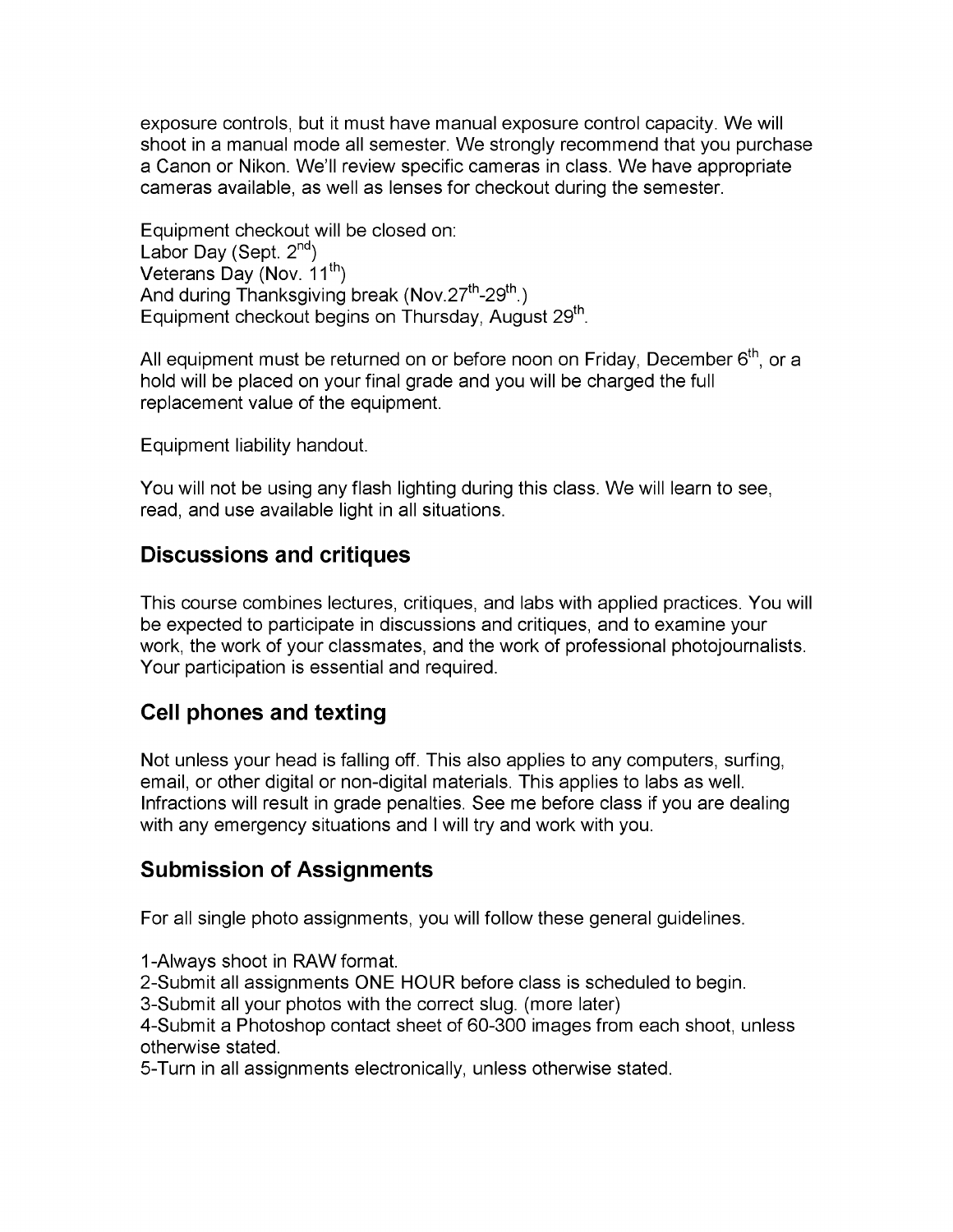6-Submit all assignments using the professor's server at the School of Journalism site: Albans.Michael> J227> Assignment Drop Boxes> Assignment

ALWAYS BACK UP YOUR WORK!!! (on DVD, Cloud, external hard drive or all of them.) You are required to have an external hard drive. The school or your professor is not responsible for backing up your work.

#### **After Hours Access**

For after hours access to Don Anderson Hall, complete and submit this form online: http://www.iour.umt.edu/don-anderson-hall-after-hours-access-request by Friday Sept. 6. Complete only one request form per semester - be sure to list all courses you are taking which pertain to Don Anderson Hall. Any forms not submitted by Friday Sept. 6, will not have access - no exceptions. A door access-code will be assigned and provided to you via email, after submitting this form. This request will also activate your GrizCard for the building. All codes will remain active until the last day of the semester. All requests must be submitted by 5:00pm on Friday, September 6th.

#### **Deadlines**

Assignments must be submitted on the server no later than one hour before class begins on the due date. Therefore, your assignments are due at 11:40AM sharp. Deadlines are deadlines, especially in photojournalism, no excuses. A late assignment will receive one letter grade lower for each day it is late. Again, DEADLINES ARE NOT FLEXIBLE IN JOURNALISM, OR IN THIS CLASS.

#### **Dropping the class**

#### www.umt.edu/cataloq/acad/acadpolicv/default.html

Beginning the sixteenth (16) instructional day of the semester through the fortyfifth (45) instructional day, students use paper forms to drop, add, and make changes of section, grading option, or credit. The drop/add form must be signed by the instructor of the course, as well as the student's advisor. The signed drop/add form must be returned to the Registration counter no later than the forty-sixth (46th) instructional day.

Beginning the forty-sixth (46) instructional day of the semester through the last day of instruction before scheduled final exams, students must petition to drop. The petition form must be signed by the instructor of the course and the student's advisor, as well as the dean of the student's major. DOCCUMENTED JUSTIFICATION IS REQUIRED FOR DROPPING COURSES BY PETITION. One of the following four must be met;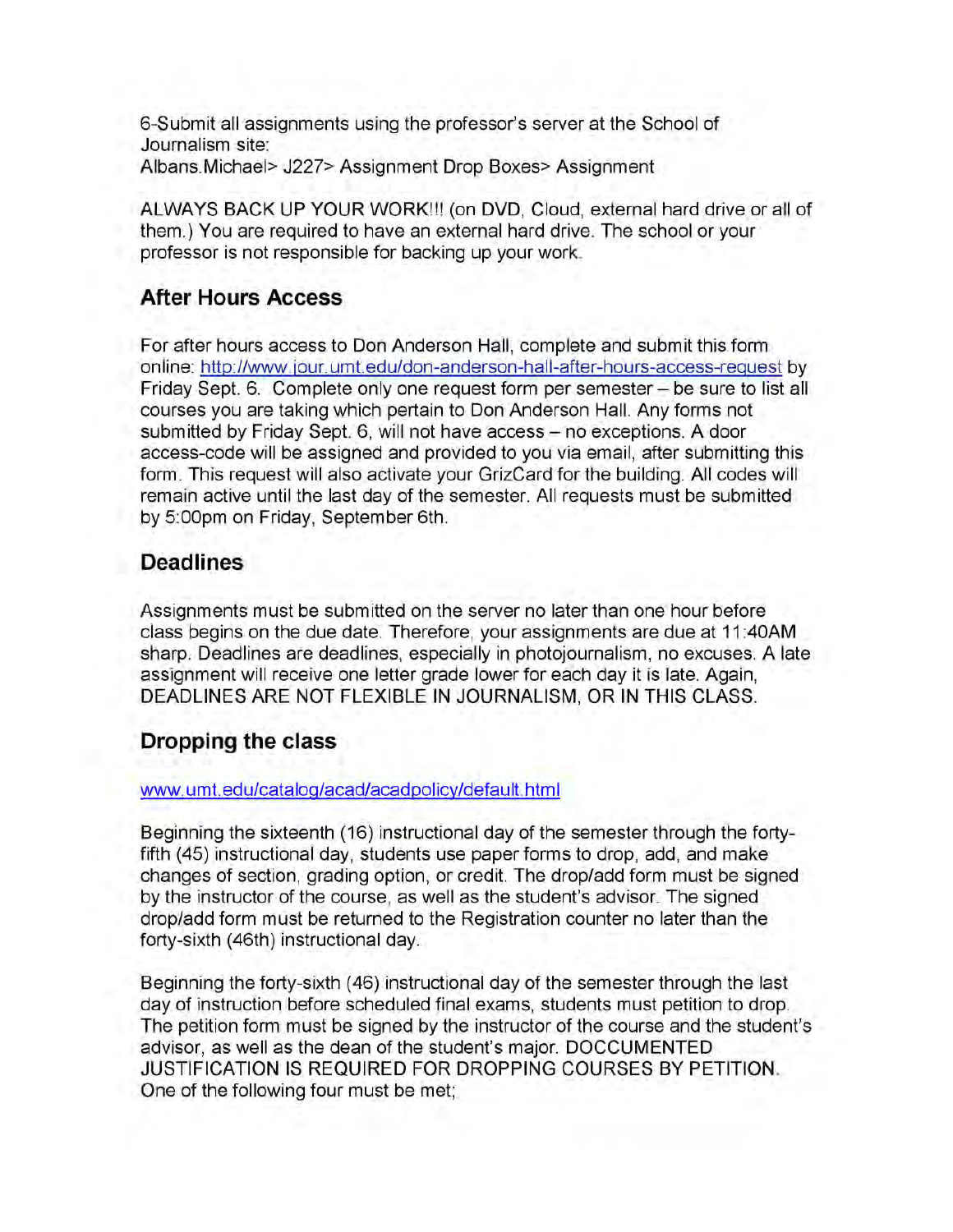Accident or illness Family emergency Change in student work schedule Student does not receive any evaluation of performance before drop schedule.

#### **No pass/fail grading option**

Because J227 is a required course for all journalism students, it cannot be taken pass/fail. This applies EVEN IF YOU ARE NOT A JOURNALISM STUDENT. Everyone in the class will earn a letter grade, no exceptions. You cannot aduit this class, or any journalism class.

#### **Resubmission of assignments**

You will be allowed to resubmit any graded photographic assignment you turn in ON TIME, with the exception of you final Reporting With a Camera project. If you want to resubmit a graded photo assignment, you must do so within two weeks of the day you receive your grade for that assignment. I will grade the second version, and your final grade on the assignment will be the average for the two versions, unless the resubmitted version is more thn two points higher than the original submission. In that case, I will post the higher score. Resubmissions must be clearly thought out and shot, as if a new assignment. You must reshoot a new set of pictures on each resubmitted assignment. Simply follow the assignment directions and redo that assignment. I want you to learn and grow. There is no place for lazy, shoddy, half-hearted work in this class. You can resubmit your seven single-picture assignments only, not your final project.

#### **Professionalism and Attendance**

J227 seeks to create a professional environment. That means, among other things, that we respect each other in this class. Ninety percent of what you do in the professional journalist world revolves around dealing with, listening to, and understanding people. Without this understanding, we can never do our job, which is to seek out the truth in words and pictures, to tell the stories of the people. How you work and interact with people will determine your success or failure in your career. Your attitude in this classroom and toward each other is vital. I expect you to show up on time, prepared, and with an open mind.

#### **Due to the nature of the lab instruction, you CANNOT make up any lab that you miss.**

If you know you are going to miss a class, or be late, please let me know as soon as you are able. I will be giving out cards with my office room, hours, email, and cell phone number. Please use it. Excused absences include personal or family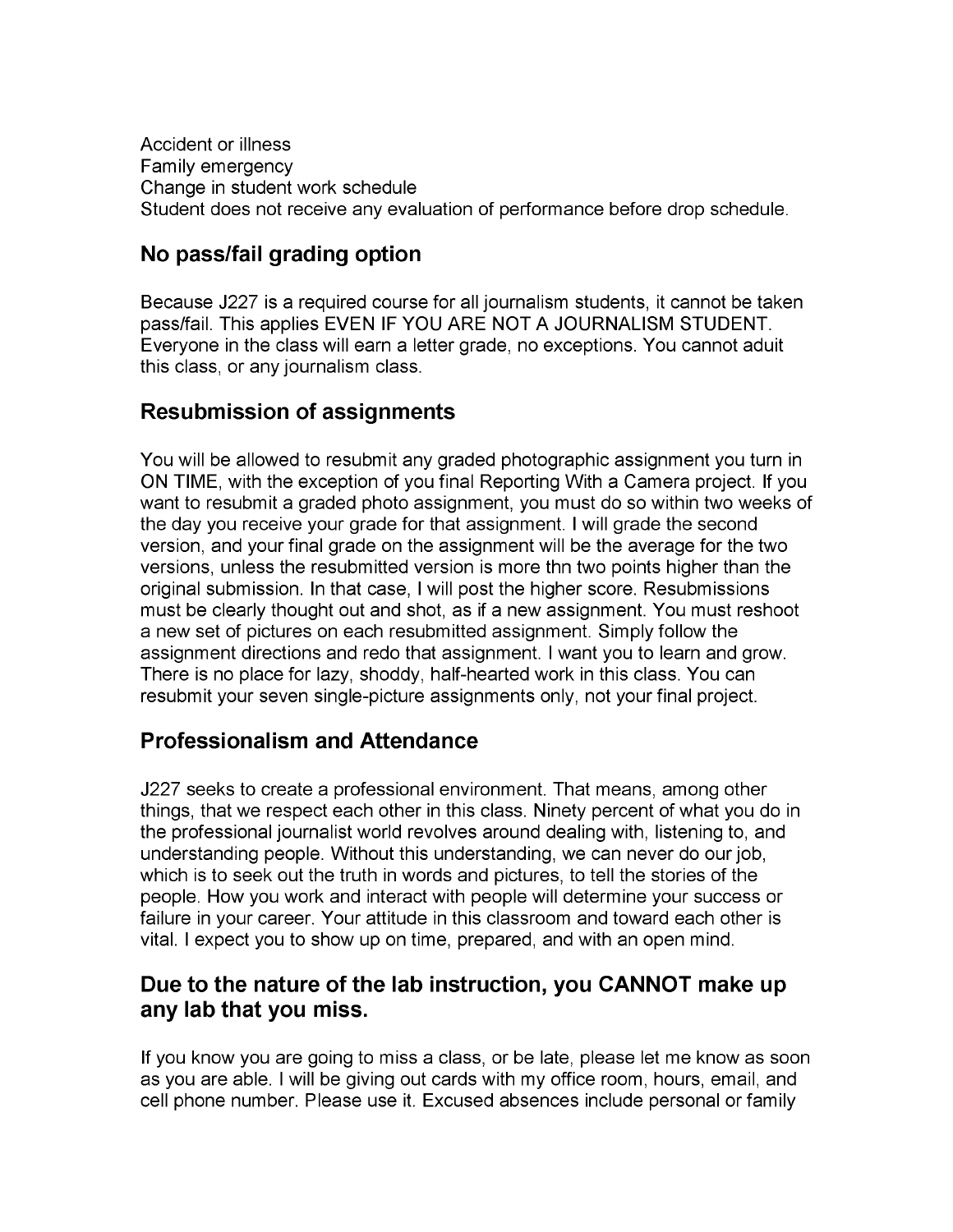illnesses, or emergencies. See me for anything that might pull you away, physically or mentally. I will do the same.

Your attendance will be graded. Regular and timely attendance is important in this class. You are expected and required to participate in all discussions and critiques. You will be responsible for any materials that you missed in class. Please get the names and contact information of someone in class.

### **Grading and Grading Criteria**

The main objective in this class is learning. Because I don't expect you to be proficient in photojournalism at first, I will grade the first assignment (depth of field) easier than others.

Each shooting assignment receives a grade based on both content and technical execution. The content portion is for image content, story, creativity, graphic impact and organization, light, and the freshness of your vision and developing style. The technical execution portion is for how effectively you executed your learned skill in things like focus, exposure, and camera use. I will look at all RAW images, as well as your use of editing software (Photoshop.

Your grade for the weekly assignments will be on a twenty (20) point scale. There will be seven (7) weekly photo assignments, for a possible one hundred forty points (140.) I will pay ample attention to improvement throughout the class and your desire to get better.

- 140 points Seven weekly photo assignments (20) points each
- 10 points Photo book report
- 10 points Book report oral presentation
- 10 points Classmate(or other) portrait
- 10 points Caption writing exercise
- 10 points Reporting with the Camera research update
- 40 points Reporting with the Camera final
- 45 points Attendance and participation
- 40 points Midterm
- 25 points Lab attendance and participation

340 points possible total

**Caption Penalties:** Starting with your Quality of Light assignment, each caption error in the following will result in an AUTOMATIC 60% Misspelling of names or places Not naming people who are identifiable in frame Factual errors

### **Grading Scale**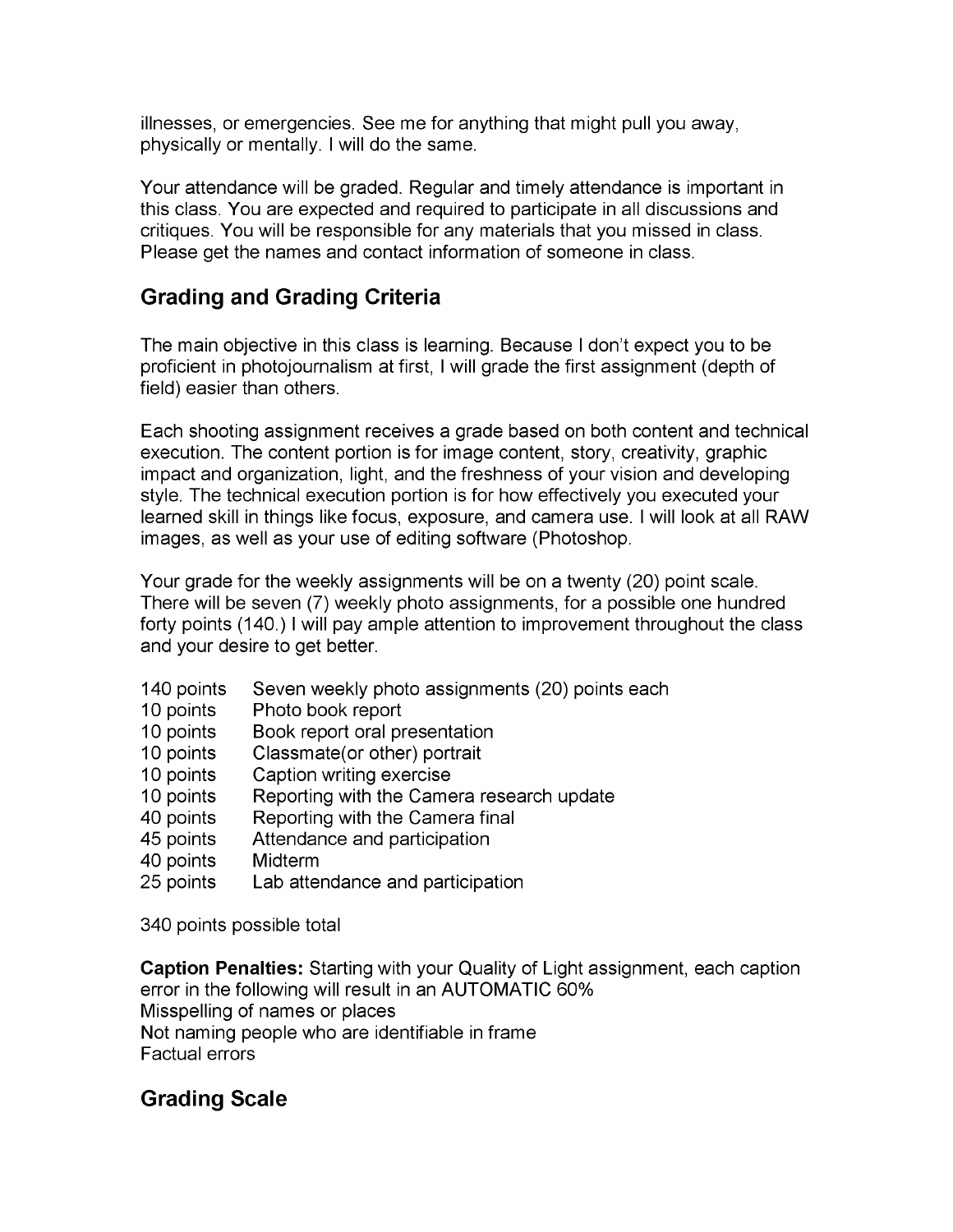| A 93-100%   | B- | 80-82%       | D+  | 68-69%         |
|-------------|----|--------------|-----|----------------|
| A- 90-92%   |    | C+ 78-79%    | D   | 63-67%         |
| $B+ 88-89%$ |    | $C = 73-77%$ | D÷. | 60-62%         |
| B 83-87%    |    | $C-70-72%$   | F.  | 59%- and below |

#### **Academic Honesty**

Nothing that was shot before the semester began may be turned in for any assignment. You must turn in new work for each assignment. It is expected that all work done in the class on photographic exercises, captions, quizzes, (yes I said quizzes,) etc. Will be your own work. Any act of academic dishonesty will result in referral to the proper university authorities for disciplinary action. Students must be familiar with the university conduct code: http://www.umt.edu/SA/vpsa/index.cfm/paqe/2585

You may not submit materials for this course that were previously, or will be concurrently submitted to another class, unless prior approval is made. To do so without permission will result in an F for the said assignment, and could result in an F for the entire course.

#### **Supply List**

You will need a professional digital camera (DSLR) with a manual mode, or a choice of manual and automatic modes and a lens. If you can secure a telephoto, or wide angle lens, or both, you will find your going easier and more fun, although not required. You will need compact flash cards. You will need an external hard drive to safely secure and backup images and assignments. Places to purchase are listed below:

Local The Darkroom 135 N. Higgins Ave 549-1070 Spotlight Photo, Corvallis, MT 961-3440 UC Bookstore 243-1234 Neal's Photo Philipsburg, MT 1-800-859-3855

Online & Phone orders Adorama (adorama.com) 1-800-223-2500 B&H (bhphotovideo.com) 1-800-947-7785 Calumet (calumetphoto.com) 1-888-888-9083 Camera World (cameraworld.com) 1-800-226-3721 Glazer's Camera Supply (glazerscamera.com) 1-888-531-3232 Pro Photo Supply (prophotosupply.com) 1-800-835-3314 Robert's (robertsimaging.com) 1-800-726-5544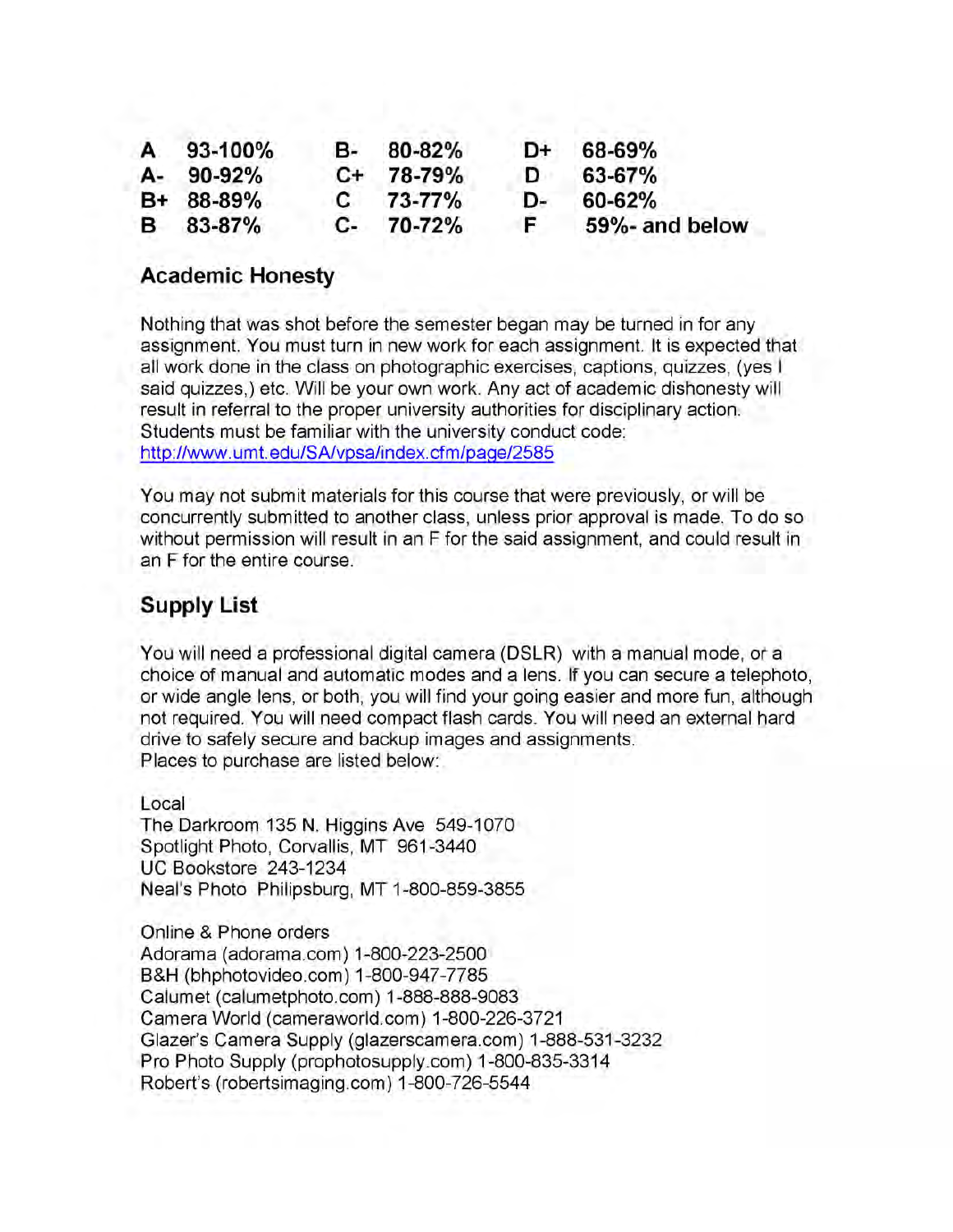| <b>Week</b>                                    | <b>Class Topic</b>                                                                                                         | <b>Assignment Dates/Lab</b>                                                                                   |  |  |
|------------------------------------------------|----------------------------------------------------------------------------------------------------------------------------|---------------------------------------------------------------------------------------------------------------|--|--|
| $\mathbf 1$ .<br>Aug 27                        | Introduction and syllabus review<br>Lab introduction and sign up<br><b>COMPACT FLASH CARDS</b><br>Assign photo book report | complete after hours<br>access form & JSchool<br>fully provisioned account<br>Bring camera to class on Thurs. |  |  |
| Aug 29 <sup>th</sup>                           | <b>Digital Cameras 1</b>                                                                                                   | deadline to buy compact F.C.                                                                                  |  |  |
| 2.<br>Sept. 3                                  | Exposure<br>Aperture and shutter speed                                                                                     | <b>OPEN LABS THIS WEEK</b><br>Sept. 3 4:10-5 5:10-6<br>Sept. 4 5:10-6 Camera/darkroom                         |  |  |
| Sept. 5                                        | Lenses<br>Digital Camera 2 out in the field<br>Assign classmate portrait                                                   |                                                                                                               |  |  |
| 3.<br>Sept. 10                                 | Review aperture, shutter speed,<br>exposure. Depth of Field<br>assign depth of field assignment                            | LABS Sept. 10&17th<br>4:10-5:30, 5:40-7, 7:10-8:30<br>Sept. 11&18 <sup>th</sup><br>5:40-7, 7:10-8:30          |  |  |
| Sept. 12<br>Assign sports                      | Sports                                                                                                                     | <b>Classmate Portraits Due</b>                                                                                |  |  |
| 4 <sub>1</sub><br>Sept. 17                     |                                                                                                                            |                                                                                                               |  |  |
| Photoshop ethics<br>Assign 15 people portraits |                                                                                                                            | <b>LABS CONTINUE</b>                                                                                          |  |  |
|                                                | Classmate portraits critique                                                                                               | Depth of Field due                                                                                            |  |  |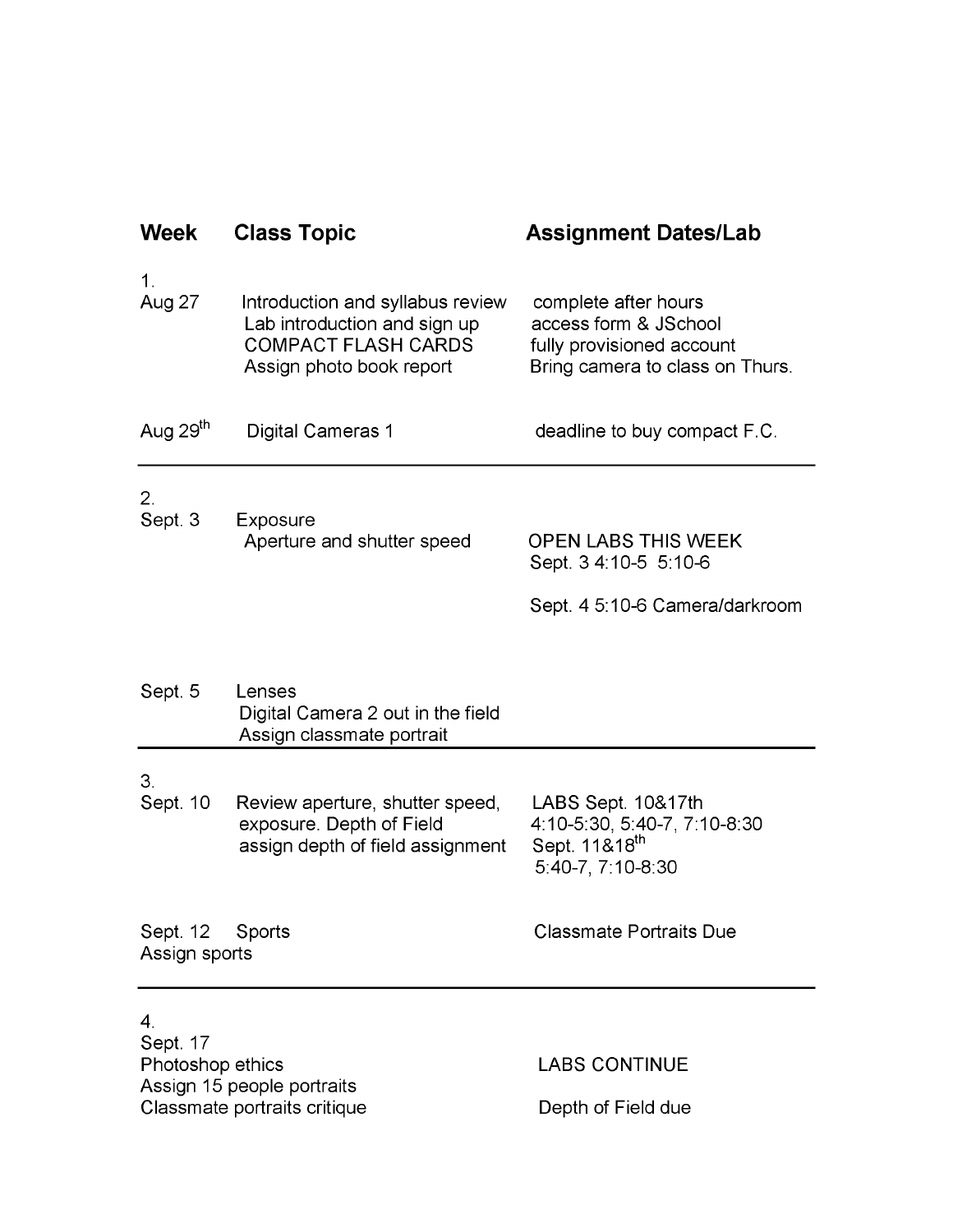| Sept.19th                                                                                                                      | <b>NO CLASS TODAY</b>                                   |  |  |
|--------------------------------------------------------------------------------------------------------------------------------|---------------------------------------------------------|--|--|
| $\overline{5}$<br>Sept.24<br>Depth of Field critique<br>Quality of Light and Composition<br>Assign Quality of Light Assignment |                                                         |  |  |
| Sept. 26<br>Photographing People/Approaching<br>Where can I go?<br>Public vs. Private<br>Captions                              | Photo Book Report Due                                   |  |  |
| 6.<br>Oct 1<br>Review caption exercise<br>Additional caption exercise                                                          | Caption exercise due                                    |  |  |
| Oct. 3<br>Critique quality of light/ slideshow                                                                                 | Quality of Light due                                    |  |  |
| 7 <sub>1</sub><br>Oct. 8<br>Oral Presentations on books<br>Oct. 10<br><b>Critique Composition</b>                              | <b>Oral Presentations due</b><br><b>Composition Due</b> |  |  |
| Oral presentations continue(if needed)                                                                                         |                                                         |  |  |
| 8.<br>Oct. 15<br>Ethics and photojournalism<br>Review midterm exam                                                             |                                                         |  |  |
| Oct. 17<br>Midterm<br>Emotion and interaction<br>Assign interaction                                                            | Midterm                                                 |  |  |
| 9.<br>Oct.22<br>Critique 15 people portraits                                                                                   | 15 people portraits due                                 |  |  |
| Oct.24<br>Portraiture                                                                                                          |                                                         |  |  |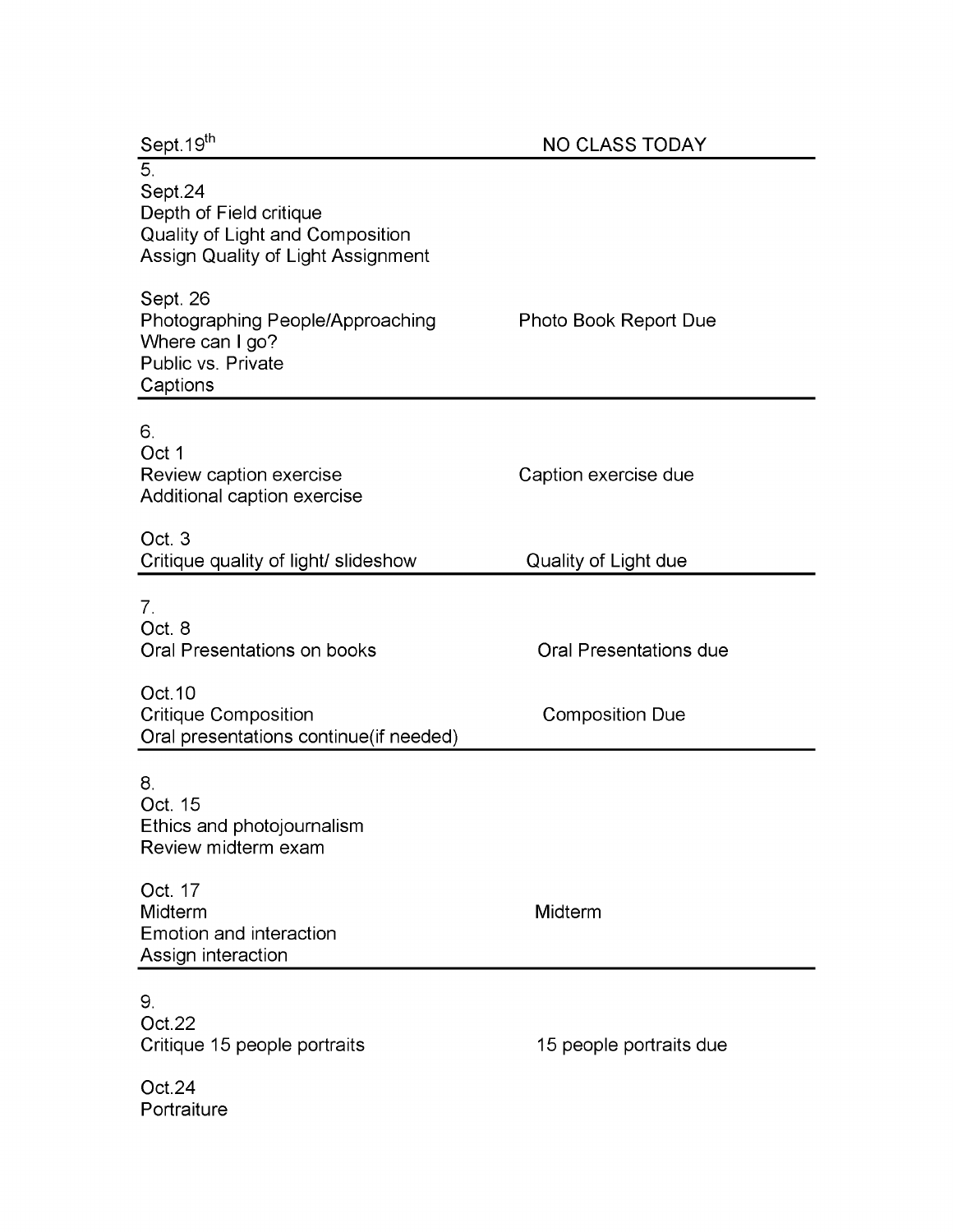Assign portrait Tease final project- Reporting With a Camera  $\overline{10}$ . Oct. 29 Photo Story 1 Final project themes Oct.31 Critique interaction **Interaction** Interaction assignment due. 11. Nov.5 Reporting With a Camera discussion Story proposal /pitch due Nov.7 Photo Story 2 12. Nov. 12 Critique Portraits **Portraits Portraits** due Nov. 14 Features and pictorials 13. Nov. 19 Reporting With a Camera Updates Final Project updates Nov.21 History of Photojournalism Reporting with a smartphone/ changing landscape Skype 14. Nov. 26 Critique Sports **Sports** Sports due Nov. 28 Happy Thanksgiving 15. Dec. 3

Humor and style Personal vision/ famous Photogs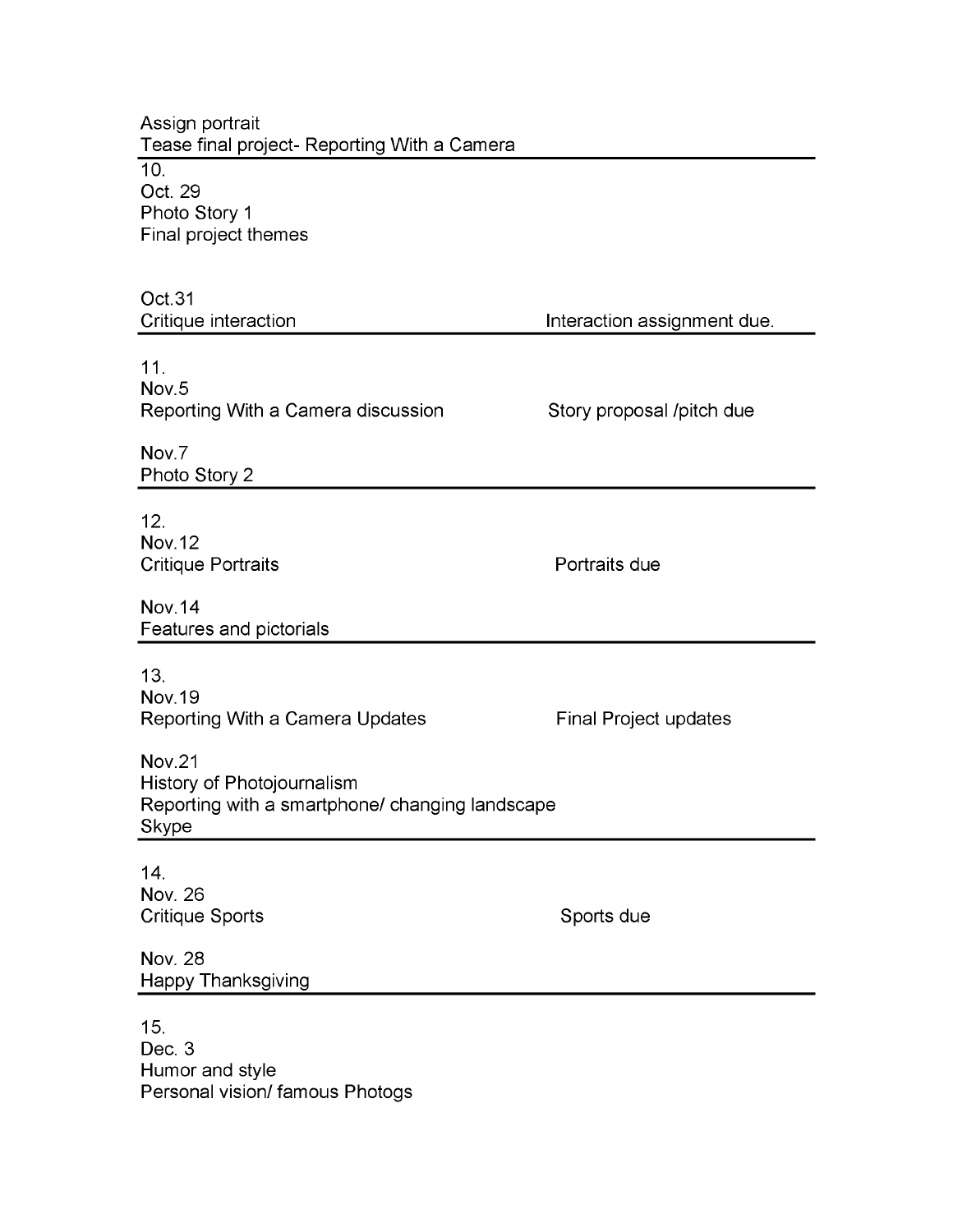**Evaluations** 

Dec.5 Reporting With a Camera critiques Reporting With a Camera Due

# **ALL EQUIPMENT IS DUE BACK FRIDAY DEC. 8™ BY 12:00PM**

IF YOU DO NOT RETURN EQUIPMENT BY THIS DATE YOU WILL BE CHARGED REPLACEMENT COST PLUS RECEIVE AN INCOMPLETE IN YOUR CLASS UNTIL YOU PAY IN FULL FOR THAT EQUIPMENT.